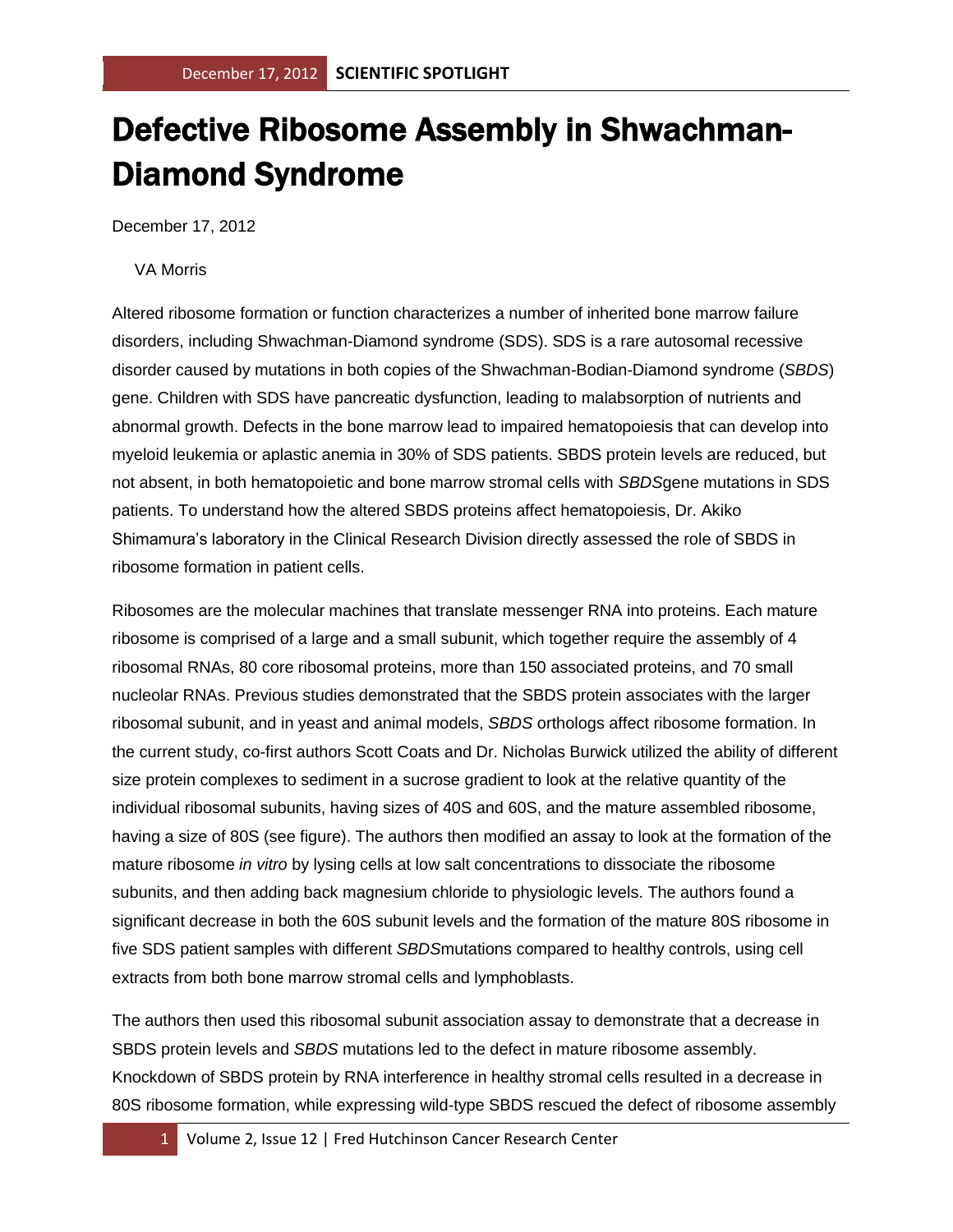## December 17, 2012 **SCIENTIFIC SPOTLIGHT**

in SDS patient stromal cells. In contrast, expressing SBDS with SDS patient-specific mutations did not rescue 80S ribosome formation in SDS patient stromal cells. Progressive deletions of the amino terminus impaired the ability of SBDS to associate with the 60S subunit, which may account for decreases in ribosome assembly with *SDBS* mutations in this region. Mutations in other regions of the SBDS protein alter ribosome assembly in currently undetermined ways.

Lastly, the authors looked at the ability of 60S subunit to associate with the protein eIF6, which prevents 40S and 60S subunits from joining, and observed no change in steady-state levels of 60Sassociated eIF6 in SDS patient samples. This data suggests that the SBDS protein functions after eIF6 is displaced while the individual ribosomal subunits are joining. Silencing eIF6 expression with RNA interference improved 80S formation in SDS patient cells in the in vitro assay. However, silencing eIF6 expression did not rescue the defects in hematopoietic differentiation as assessed by colony formation in methylcellulose with concurrent SBDS knockdown in hematopoietic progenitor cells.

How defective ribosome assembly affects mRNA translation, and specifically the expression of genes in SDS patients is still unknown. In a previous study, Dr. Shimamura determined that SBDS also functions to stabilize the mitotic spindle and prevent genomic instability (Austin *et al*., 2008). Additional studies are needed to tease out how the multiple functions of SBDS protein contribute to bone marrow failure and leukemogenesis in SDS patients. Other marrow failure syndromes are caused by mutations in a range of ribosomal proteins, ultimately leading to ribosome dysfunction. Notably, the authors suggest that the in vitro ribosomal formation assay may have clinical use in undiagnosed marrow failures to screen for defects in this pathway without detecting DNA mutations of specific genes.

[Burwick N, Coats SA, Nakamura T, Shimamura A.](http://www.ncbi.nlm.nih.gov/pubmed/23115272?otool=fhcrclib) 2012. Impaired ribosomal subunit association in Shwachman-Diamond syndrome. *Blood*, Epub ahead of print, doi: 10.1182/blood-2012-04-420166.

Also see: [Austin KM, Gupta ML Jr, Coats SA, Tulpule A, Mostoslavsky G, Balazs AB, Mulligan RC,](http://www.ncbi.nlm.nih.gov/pubmed/18324336?otool=fhcrclib)  [Daley G, Pellman D, Shimamura A.](http://www.ncbi.nlm.nih.gov/pubmed/18324336?otool=fhcrclib) 2008. Mitotic spindle destabilization and genomic instability in Shwachman-Diamond syndrome. *Journal of Clinical Investigation*118:1511-8.